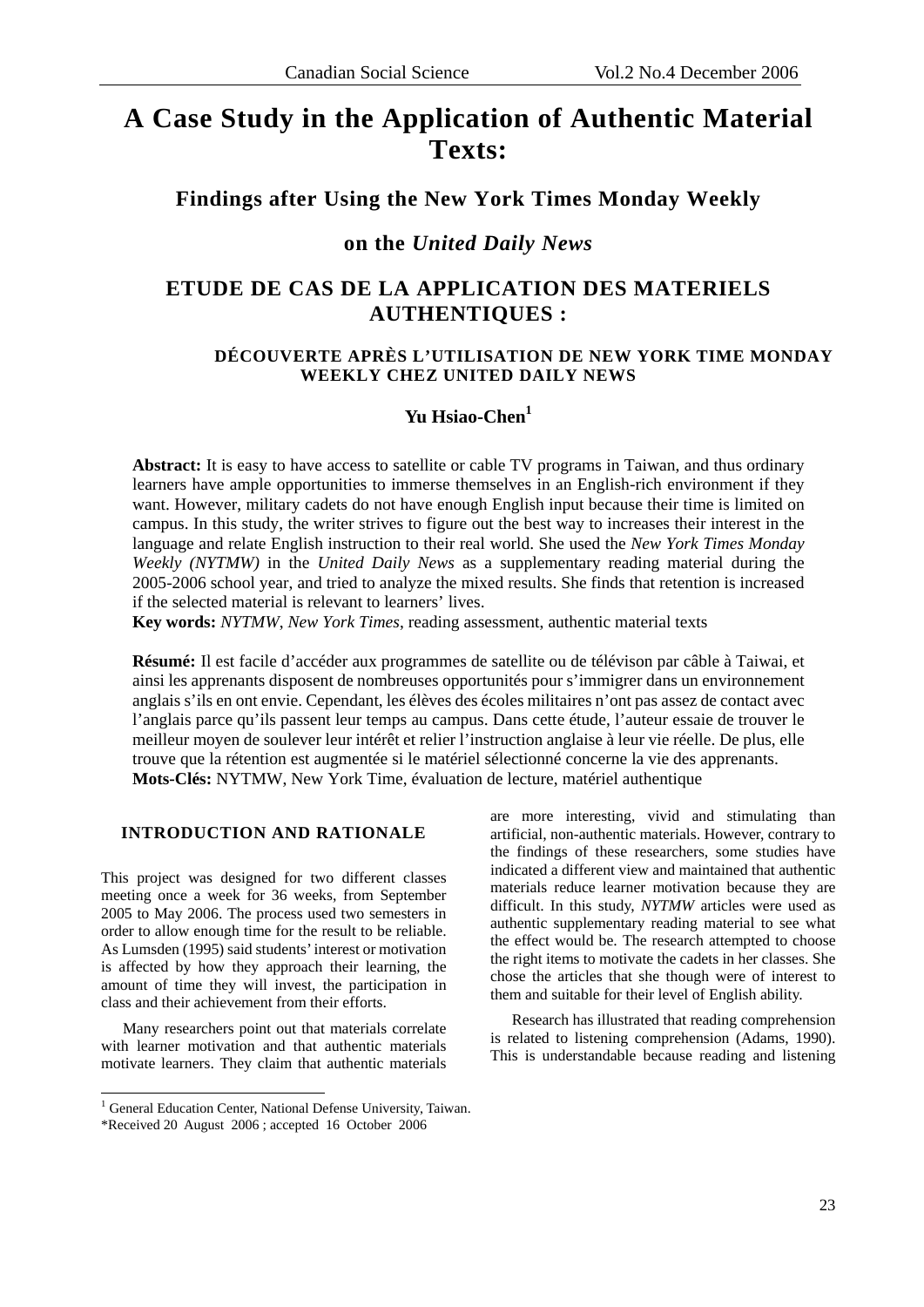share many of the same basic cognitive processes. If a reader fails to recognize words accurately and automatically (that is, if he fails to develop fluency), reading comprehension will be severely disrupted (Perfetti, 1985). Indeed, word recognition has a strong relation to reading speed. If a reader encounters many unknown words in an article, complete comprehension is extremely different. That is why the news articles from the *NYTMW*, the authentic material, were only used as a supplement to the main textbook, *Interactions II- Integrated Skilled Edition for Intermediate*, which is specifically produced for ESL learners. Other materials used in the one year course included *Master GEPT* (General English Proficiency Test) *Vocabulary*, *ECL*  (English Comprehension Level), and a questionnaire survey done at the end of second semester.

There is another issue that needed to be dealt with. Over the years, one of the greatest challenges for a language teacher has been to explain test results, both the information they provide and their limitations, to the school authorities. However, in the school year 2005-2006, the writer did not focus on explaining how well her students were doing with their language learning. Tests or quizzes were considered part of an ongoing learning and assessment procedure during the semester; there were no more important than other activities such as homework and classroom discussion. One of the disturbing things about tests is the extent to which many people accept the results uncritically, while others believe that all testing is undesirable. J. B. Heaton, has stressed the "importance of continuous assessment," saying,

"Many teachers and students think that exam and test scores can never be wrong. However, this is simply not the case. Every test score is surrounded by an area of uncertainty. For example, some students may not be in their best form when taking a test. Moreover, the questions in the test may favor certain students but not others.

Consequently, while a student's score on a good test will result in a fairly accurate assessment, there will always be a slight degree of uncertainty about it. We can usually be sure, of course, about the difference in performance between a student who has scored 60 percent and one who has scored only 40 percent. However, we cannot be as certain about the difference in performance between a student who has scored 49 per cent and one who has scored 51 percent. If the pass-fail mark on the test happens to be 50 percent, it then becomes very easy to fail a student who may deserve to pass, or to pass a student who really should fail. As a result, crucial decisions affecting students may rest on extremely small or chance differences in test scores.

For this reason, it is always useful to take

into account a number of test scores or other factors whenever an important decision is made about a student's ability in English. These other factors may consist of an interview with the student or an examination of the student's work in class (e.g. homework assignments, exercises and project work)

Indeed, a test is only one of many assessment tools. The results of Heaton's studies have also indicated that "it is advisable to treat all test scores with caution. There is no such thing as a perfect test" (1990, 7-8). It is important that the decision to fail a student does not rest on simple test scores. In this study, the assessment on the students' learning of the authentic material emphasized classroom discussion and oral presentation rather then written tests.

# **METHOD**

Forty junior college (two-year-college) students from Chung Cheng Institution of Technology (CCIT) participated in this research. The majority of these students had never used news articles as supplementary reading. For military cadets at CCIT, the *NYTMW* is easier to get than other reading material. It is cheaper than a textbook, a monthly magazine, the *China Post or Student Post.* Besides, for those cadets, it is more convenient to get the *NYTMW* than to go online or find a television program on campus, because those activities are not allowed most of time in their dormitory, especially on weekdays.

At the beginning of the fall semester, the writer made an introduction to the cadets about their course. They were to have six main tests in the semester, including listening comprehension, vocabulary and group reading. She also made a brief introduction to the three types of news articles and pointed out that typically the most important information of an article is in the body of the text. She emphasized that many researchers have shown that "reading proficiency depends on the reader's comprehension skill and the accuracy and speed of word recognition" (Snow, Burns, & Griffin, 1998). Then, she introduced them to the most common newspaper format. She explained that newspaper articles tend to be of three main types: news articles, opinion articles, and feature articles. The most important information is presented first, with information being less and less useful as the article progresses. News articles are designed to explain the key points, and then flesh out the details. In opinion articles, the most important information is contained in the introduction and the summary, with the middle part containing supporting arguments. Feature articles are written to provide entertainment or background on a subject.

The cadets spent three weeks trying to recognize the article types and to be familiar with the instructor's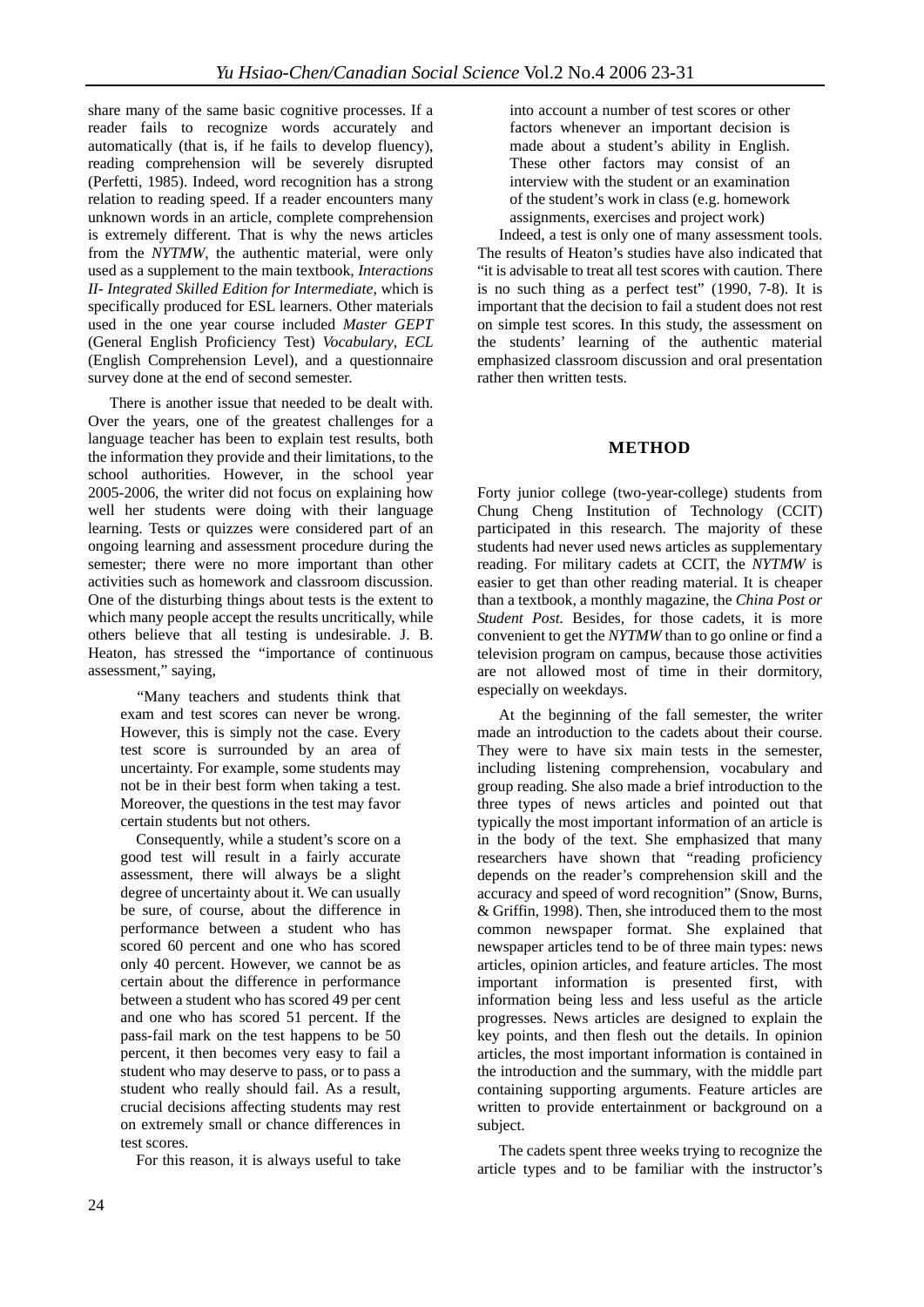teaching style. They learned to extract information from an article efficiently, but not quickly. During the first six weeks, the instructor spent about 20 minutes in each class to help the students to read a newspaper article by scanning the column and going over all the words quickly, instead of reading one word at a time. The cadets learned to process all the key words in each line. In addition, they tried not to stop to answer questions that arose as they read, but they might try to find the answer later on. Because they had only about twenty minutes in every class to focus on very few words which carried the meaning, they were taught to speed up to pass redundant or useless information in this part. The instructor supposed this method was one of the best way to get used to reading phrases instead of words; nevertheless, she noticed that her students could not noticeably increase their speed by reading this way.

The teacher also briefly introduced the author so the students could get to know whose opinion they were reading. She noted the layout and how the information was presented. Besides, she noted the table of contents and any special sections.

After six weeks, the teacher stopped introducing an article in each class. The students were divided into several groups to discuss what they had read outside the class. They were encouraged to briefly to introduce what they had read in each paragraph after discussing it.

In order to keep this reading going smoothly through the school year, the writer chose those articles with Chinese translation to make the task simpler and to increase readability. The materials selected for the two semesters included 68 different topics, which were uploaded to the courses website (http://140.132.32.4). And the instructor stuck to the schedule. To learn English with the help of Mandarin Chinese translations was necessary because it enabled the students to know what the whole news report said, especially after discussion.

As mentioned above, there is no such thing as a perfect test. In this study the writer just observed how well her students were doing with the materials in discussion. At the end of each semester each student was required to give an oral presentation on any topic that was derived from the reading texts. When the cadets finished their English course in May of 2006, a questionnaire was given to them. The questionnaire has been provided by other researchers. Its function is to find how well students evaluate their own efforts. The scale used consists of 15 items that intended to provide an assessment of how students felt about themselves as readers. Responses are made on a Likert scale with each statement on a 5-point scale ( $5 =$  Strongly Agree,  $1 =$ Strongly Disagree).

In this study, data collection involved 3 stages: mid-term and final test, one oral presentation at the end of spring semester and one questionnaire at the end of the course. The internal reliability for the overall scale had an alpha coefficient of .89 (N=40). The collected

data were coded in the SPSS for Windows 10.0 including the analyses of mean scores, standard deviation and Pair-Sample T-Test to analyze the differences among results. Significant differences at the level of .05 were used in the effect between the two classes. The teacher found there is no significant difference between the two groups. Their scores in the second semester were not significantly higher than the first semester. Thus the result of the questionnaire survey were considered as arguable and needed to be further discussed.

#### **FINDINGS AND DISCUSSION**

It is difficult to get students to understand that the objective of reading a news report is for them to make their own guesses or share their ideas rather than to know the correct answer to a question. One reason is that they have very limited opportunities to use this reading skill outside the class. There are few occasions in real life for the cadets to use those words or phases learned from the news articles. They can go out of the campus only on the weekend, from Saturday morning to Sunday evening. And, their weekend activities seldom involve the use of English. Through interviewing some of the cadets, the writer realized that they were being good students by not asking the teacher a lot of questions; they would rather ask a question or find the answer on the Internet. Most of them claimed they worked hard to understand the new words in the textbook or news reports to grasp a concept. However, the writer suspected that some of them might not have used their time appropriately and might not have worked so hard as they said. Indeed, students have to know what they need before they can step outside and use English to explore another way of looking at the world.

It is necessary to be concerned about the interaction between the students and the selected news text. Here the meaning does not exist in the news text alone, but also in the students' interaction with the text based on personal background knowledge. Just as Kim & Krashen (1997) has proposed, for one to have the ability to read fluently it is necessary to have "larger vocabularies, perform better on grammar tests, write and spell better".

The experience of the school year 2005-2006 indicated that in general it was possible to choose the news report as a supplementary material to match students' current reading level, but the cadets' personal background varied. The teacher believed that the cadets wouldn't require a word-by-word decoding reading process in the news report, because it was not the same form as their academic reading. She was sure they had the ability to comprehend what they read and to adapt to the more difficult reading text. However, in the fall semester some cadets became discouraged by the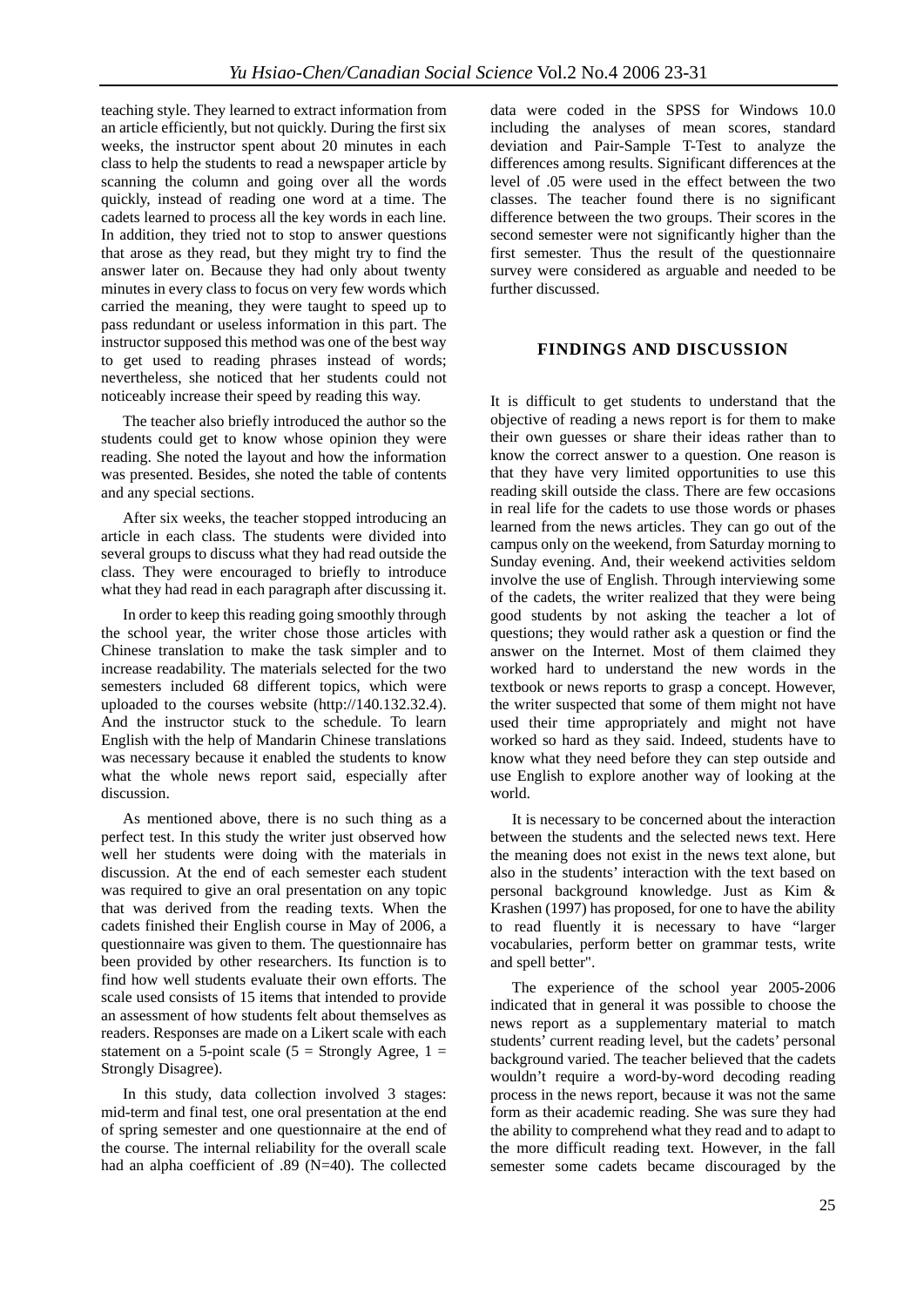difficulties in the news reports; they often found the reading material boring and difficult when they first read it without any translation and explanation. Roller and Fielding (1996) have suggested teachers should select books which are easy to read and should also make difficult book accessible to readers who are second language learners. In this study, when the teacher introduced a light news report (such as For People Who Live to 100, It All Begins at Birth, *NYTMW*  November 7 2005) into the class discussion, and another news report about bird flu (New Fears May Boost Profits for Old Flu Drugs, *NYTMW* October 31, 2005), some cadets came alive, while others didn't show any interest. Obviously, in the selection of reading materials, there are other factors to be considered besides students' level of language ability.

Choosing the appropriate evaluation method was another difficulty in this research. Bachman (1990) states that "the two major uses of languages tests are 1) as sources of information for making decisions within the context of educational programs; and 2) as indicators of abilities or attributes that are of interest in research on language, language acquisition, and language teaching." Because the English course of the school is related to academic purposes, the teacher chose for practical reasons texts of intermediate and high intermediate levels as testing material for the midterm and final tests. However, the writer has found it is challenging and sometime frustrating to sustain the students' interest in study if the teacher is to work within a system which is still heavily grade-oriented and test-based. Thus, she found that, besides careful selection of reading material to meet the students' interest and ability, it is also important to adopt a clear and easy evaluation method to meet a small educational goal.

As mentioned earlier, reading and listening comprehension share some basic cognitive processes. An important part of comprehension in both cases is an understanding of word meaning and concept development. In their oral assessment, the students chose topics that were an application of news vocabulary in the *NYTMW*. As Cho & Krashen (1995) have said, voluntary reading programs contribute to oral competence. The students' oral presentation was a measure of determining their ability to apply news vocabulary in the news context. The focus of the oral test was to encourage positive feedback from the students so that they could use English in a practical way, since verbal is just one of many means of communication that people use. Some of the students use gestures, facial expressions, eye contact, touching, and physical distance to explain their topics. These expressions could also help motivate the students by having them feel that learning English is useful and relevant to their lives. This is a better way to assess students' learning achievement than a written test.

Initially most of the students could not get the idea expressed in an article, even after the instructor

introduced the title or subtitle. They could not read lightly and flexibly or know what they needed as when reading in Chinese. A few students in class discussions failed because of their inability to communicate their thoughts in English. To improve the situation, the writer presented language for guessing, hypothesizing, and expressing opinions such as, "It might be...", "Maybe it's because...". "I guess...", "I it's because…", "I guess…", "I think/fell/believe/agree/disagree…." However, this helped only a little. The students could not get used to full use of English in the class, especially when cultural practices were involved, since communities also define norms. Within groups or different countries, roles, relationships, and other social factors influence who speaks, what they say, and how they say it.

After so many weekly practices, however, the writer detected the oral presentation had the greatest impact on these students, because through news articles, they talked about and shared their perspectives. When the cadets examined what those words, phrases, idioms and expressions meant, they discovered values, attitudes, and beliefs intrinsic to different topics and areas. In addition, their confidence was rising, as they noted that American English words, such as liberty, competition, teamwork, blues, lead to cultural perspectives, as do expressions like "are hooked to iPods," "a widespread belief," "stepping up its production capacity," "tradition of deceiving outsiders," and constructions like "intent/eager," and "indigenous groups/aboriginal" or statements like "We imagine something different, so it is different," "When you're awake you learn all the time, whether you know it or not". Furthermore, the writer found out how students' interests and goals were shifting. For example, each student chose a different topic for oral presentation (such as "Satisfaction Guaranteed, or Your Money Back," "To Err is Human," " A Gay Genius," "Four Letter Words").

The goal in the course was to let those cadets know how to apply the English skill they learned in class. For example, when the students were given 20 minutes to skim a short article in the *NYTMW* in order to find the core idea, the teacher tried to read several words, a phrase, or even a sentence at a time. All the cadets read seriously; they tried hard to figure out how to illustrate the specialized vocabulary used in occupations or professions as best they could. The instructor stated carpenters, politicians, farmers, and lawyers, and the cadets responded in Chinese. Even thing about computer technicians were discussed. They tried to find the special terms that describe the work they do and fit the interactions they have with others in this work.

However, one of the students claimed his group members did not want to read and discuss an article every other week. They were looking forward to the next 20 minutes of discussing the textbook, asking questions, giving answers, or discussing what happened on the weekend, because they were disappointed with their achievement on the mid-term evaluation. They expressed that the main reason they liked to do other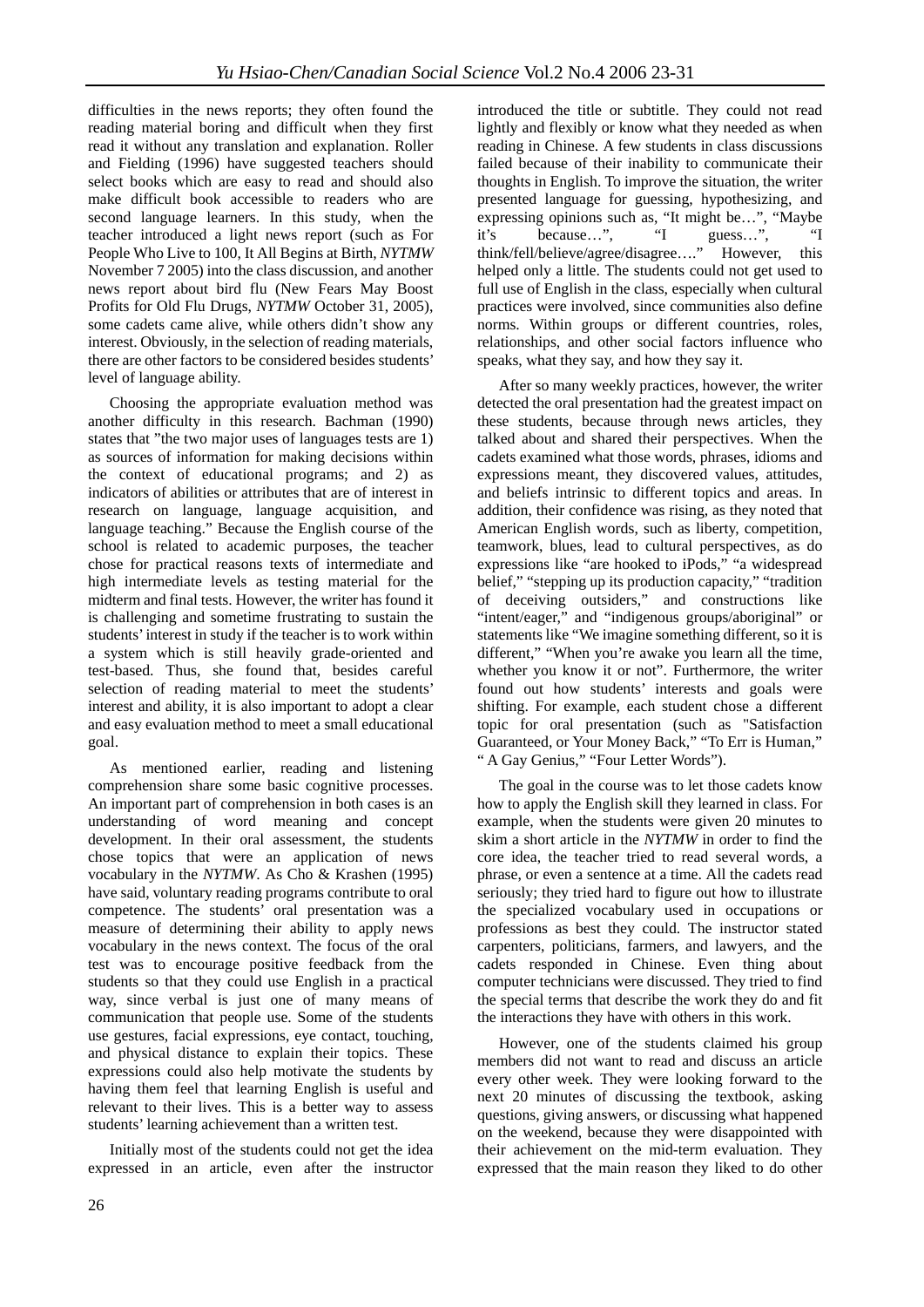activities might be they lacked the experience of regularly reading news reports, especially in English. One of them confessed that he had not wanted to read the reports the teacher presented at first. But he tried to let her understand he had not given up on reading them; instead, he and his group wished to find something they thought easier. They wanted to choose two shorter news reports and divide them into several parts for discussion. Then, they made the decision by themselves to do continuous reading in this way for three more weeks. Two students from the group came separately to see the teacher, and said it was still somewhat difficult for them to study because there were too many unfamiliar words they had to check up in the dictionary. She agreed that most of the vocabulary was not found in their textbooks, even fewer of the new words appeared in a Chinese newspaper. Those students felt doubt not only with the English reading texts but also with other subjects. In fact, many students in these years constantly encounter a tremendous number of unknown words. Most of them have experienced frustration in reading due to limited reading vocabulary. It is not an easy task for them to develop sufficient vocabulary for maximum reading comprehension in English. This was one reason why the teacher didn't have any vocabulary quizzes for the cadets in the spring semester. It was obvious that their scores would be lower than before. Perhaps they could do better later. But, their anxiety needed to be taken into consideration; especially because they were cadets in their last year at CCIT.

On the other hand, some of the students were able to learn correct word and culture from their textbook or other reading materials. Most language teachers in Taiwan agree that such experience may broaden students' horizons so that they may see things in a global perspective and be motivated. One example happened in the class, when the students studied the topic "Business and Money" in their reading textbook -*Interactions II*. The cadets all pretended that they were an entrepreneurial team to design a product or service together. While other groups discussed having an ice cream stand at the beach, a member of another group took out his small piece of paper from his black satchel and declared:

I think there are lots of chances to make plenty of money, as ads in the internet. "...those little ads  $-12$  words, linked to topics that users are interested in  $-$  have turned Google into one of the biggest advertising vehicles the world has ever seen. This year, Google will sell \$6.1 billion in ads, nearly double what it sold last year,.. That is more advertising than is sold by any newspaper chain, magazine publisher or television network….That would place it fourth among American media companies in total ad sales after Viacom, the News Corporation and the Walt Disney Company, but ahead of giants including NBC Universal

and Time Warner. Google has already created what it says is one of the most sophisticated artificial intelligence systems ever built. In a fraction of a second, it can evaluate millions of variables about its users and advertiser, correlate them with its potential database of billions of ads and deliver the message to which each user is most likely to respond." (extracted from NYTMW Reading 16, November 7 2005, By Saul Hansell)

When this student made a presentation to his classmates, using the information from the group discussion the previous week, most of the classmates admired his wit, even thought there was little of his own idea in his presentation. At that moment, the teacher felt that reading articles in the *NYTMW* help her students bring out their potential talent or capacity for learning English.

### **LIMITATION**

The researcher spent a lot of time working on the *NYTMW*. It took a lot of time to type, compile and transcribe the news reports. It may be a good suggestion to form a team to decrease the workload. Because the articles from the *NYTMW* were randomly selected, the difficulty levels of different weekly news articles may have influenced student evaluation. Whether the difficulty levels of the selected authentic materials influences learners' English ability is worth further research. Furthermore, teacher assessments are subject to considerable variability in reliability with only one teacher to evaluate students' performance. It would be interesting to see more qualitative and quantitative data concerning this area of English teaching.

#### **CONCLUSION**

As the global village continues to expand, every teacher is encouraged to make some curriculum reform and design reading textbooks to include global contexts for his or her students. One option may be the use of selected news articles as authentic reading material. From the experience in the academic year 2005-2006, this writer found that selected news reports from *NYTMW* could be effectively used as material for group discussion and oral presentation, and engage the students in responding and learning by doing. For at least seven years, the process of continuous evaluation of English language teaching has been conducted at the Technological Institute of NDU because it can provide constructive and beneficial suggestions on English language teaching. In this study, as a teacher researcher, the writer felt that the *NYTMW* provided her with much feedback about her own teaching.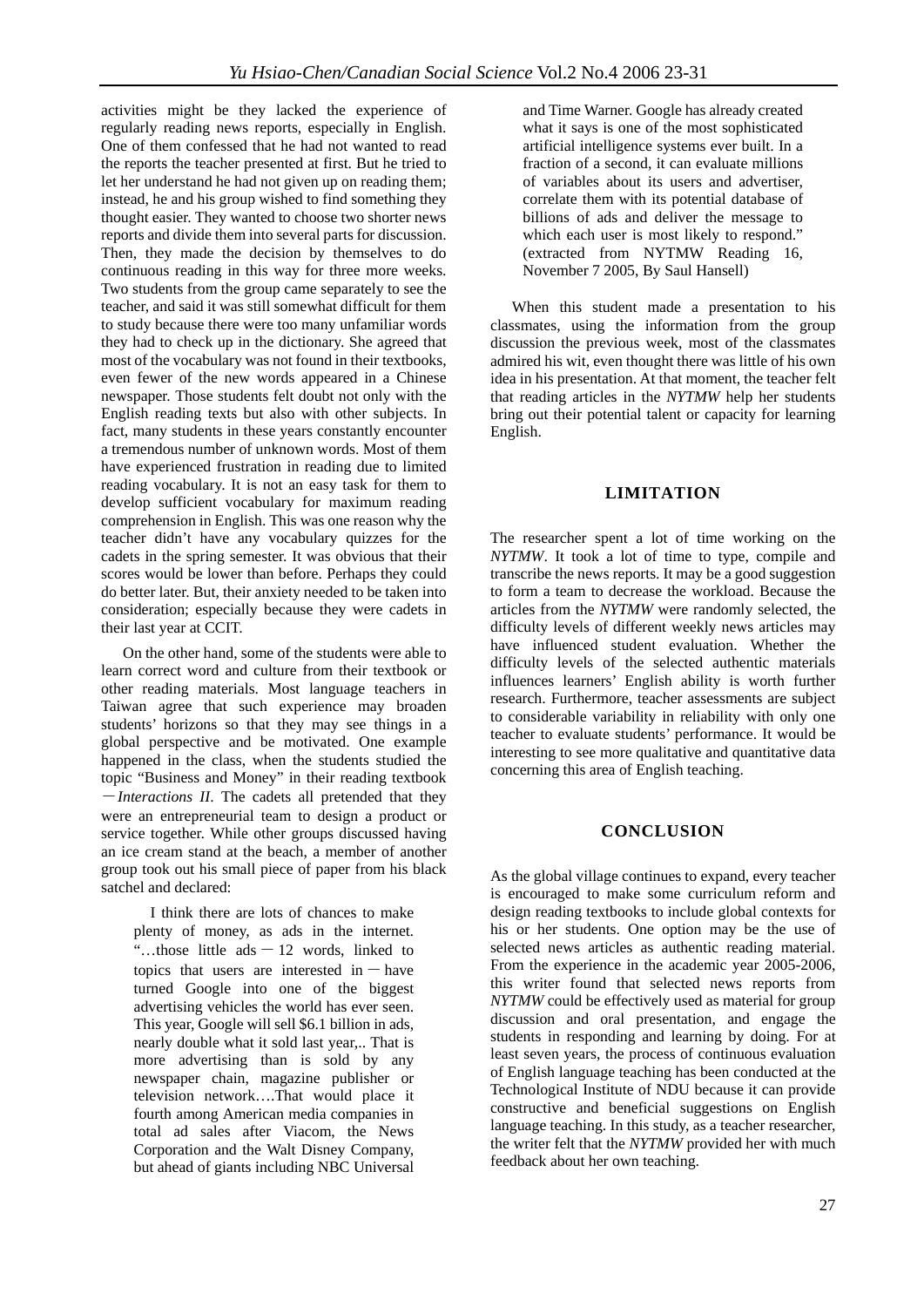#### **REFERENCES**

- Adams, M.J. (1990). *Beginning to Read: Thinking and Learning about Print*. Cambridge, MA: MIT Press.
- Allwright, R. (1979). *Language Learning through Communication Practice. In C.J. Brumfit and K. Johnson (eds.), The Communicative Approach to Language Teaching (pp. 167-182).* Oxford: Oxford University Press.
- Bachman, L. F. (1990). *Fundamental Considerations in Language Testing.* Oxford: Oxford University Press.
- Bacon, S. M. & Finnemann. (1990). 'A study of the Attitudes, Motives, and Strategies of University Foreign Language Students and Their Disposition to Authentic Oral and Written Input'. *Modern Language Journal,* 74 (4), 459-473.
- Cho, K.& Krashen, S. (1995). 'Progress in English as a Second Language through Narrow Free Volunteer Reading', *California Reader,* 29, 9-10.

Heaton, J.B. 1998. *Writing English Language Tests (new edition).* London: Longman.

Kim, H & Krashen, S. (1997). 'Why Don't Language Acquirers Take Advantage of Power of Reading?' *TESOL Journa*l, 6, 26-29.

Little, D., Devitt, S., & Singleton, D. (1989). *Learning Foreign Languages from Authentic Texts: Theory and Practice.*  Dublin: Authentik.

Lumsden, L. (1995). 'To Learn or Not to Learn: Understanding Student Motivation', *Oregon School Study Council Report,* 35, 1-10.

Morrision, B. (1989). 'Using News Broadcast for Authentic Listening Comprehension'. *ELT Journal*, 43(1), 14-18.

Peacock, M. (1997). 'The Effect of Authentic Materials on the Motivation of EFL Learners'. *English Language Teaching Journal,* 51(2), 144-156.

Perfetti, C. A.(1985). *Reading Ability.* New York: Oxford University Press.

Roller, C. & Fielding L. (1996). *Variability not Disability, Newark,* DE: International Reading Association.

- Snow, C. E., Burns, M.S. & Griffin, P. (1998). *Preventing Reading Difficulties in Young Children*. Washington, D.C.: National Academy Press.
- Swaffar, J. K. (1985). 'Reading Authentic Texts in a Foreign Language: a Cognitive Model'. *Modern Language Journal,*  69 (1), 15-34.
- William, E. (1983). *Communicative Reading. In K. Johnson and D. Porter (eds.), Perspectives in Communicative Language Teaching* (pp.178-188). London: Academic Press.

#### Appendix I

#### Readings Selected from the New York Times Monday Weekly on the United Daily News

| Item            | Date               | Title                                                                 |
|-----------------|--------------------|-----------------------------------------------------------------------|
|                 | September 26, 2005 | These Artists Reshape Many Famous Faces (No Scalpel Required)         |
| 2               | September 26, 2005 | Japan and China Face a Sea of Troubles                                |
| 3               | October 3, 2005    | Daring to Seek Silence, and Ideas, in the Wired World's Din           |
| 4               | October 3, 2005    | Kremlin Has Trouble Pumping Oil Like a Tycoon                         |
| 5               | October 10, 2005   | A Tale of Gay Penguin Love and Betrayal Travels Around the World      |
| 6               | Octob · r 10, 2005 | In Venezuela, Locals Rule On the Radio                                |
|                 | October 17, 2005   | Babies Too Young to Walk or Talk, but Ready for Toilet Training       |
| 8               | October 17, 2005   | For Women in China New Option Is a Divorce                            |
| ō               | October 24, 2005   | Learning How to Lead, or at Least How to Survive                      |
| 10              | October 24, 2005   | Meet the Ubersexual, a Modern Version of the 'Real Man of Yesteryear' |
| $\overline{11}$ | October 31, 2005   | New Fears May Boost Profits for Old Flu Drugs                         |
| $\overline{12}$ | October 31, 2005   | Secret of Brain Scans Difficult to Decipher                           |
| 13              | November 7, 2005   | For People Who Live to 100, It All Begins at Birth                    |
| 14              | November 7, 2005   | Haiti, Bitterly Divided, Prepares for Elections                       |
| 15              | November 7, 2005   | Old Ways of Life Melt Away As the Arctic Thaw Deepens                 |
| 16              | November 7, 2005   | Google May Rule World of Advertising                                  |
| $\overline{17}$ | November 14, 2005  | Can Exercise Help Prevent Two Cancers?                                |
| $\overline{18}$ | November 18, 2005  | Protest Song From Vietnam Era Lives On                                |
| $\overline{19}$ | November 21, 2005  | In All Species, Find What Dreams Are Made Of                          |
| 20              | November 28, 2005  | Scientists Worry the U.S. May Lose Spirit of Edison                   |
| To be continue  |                    |                                                                       |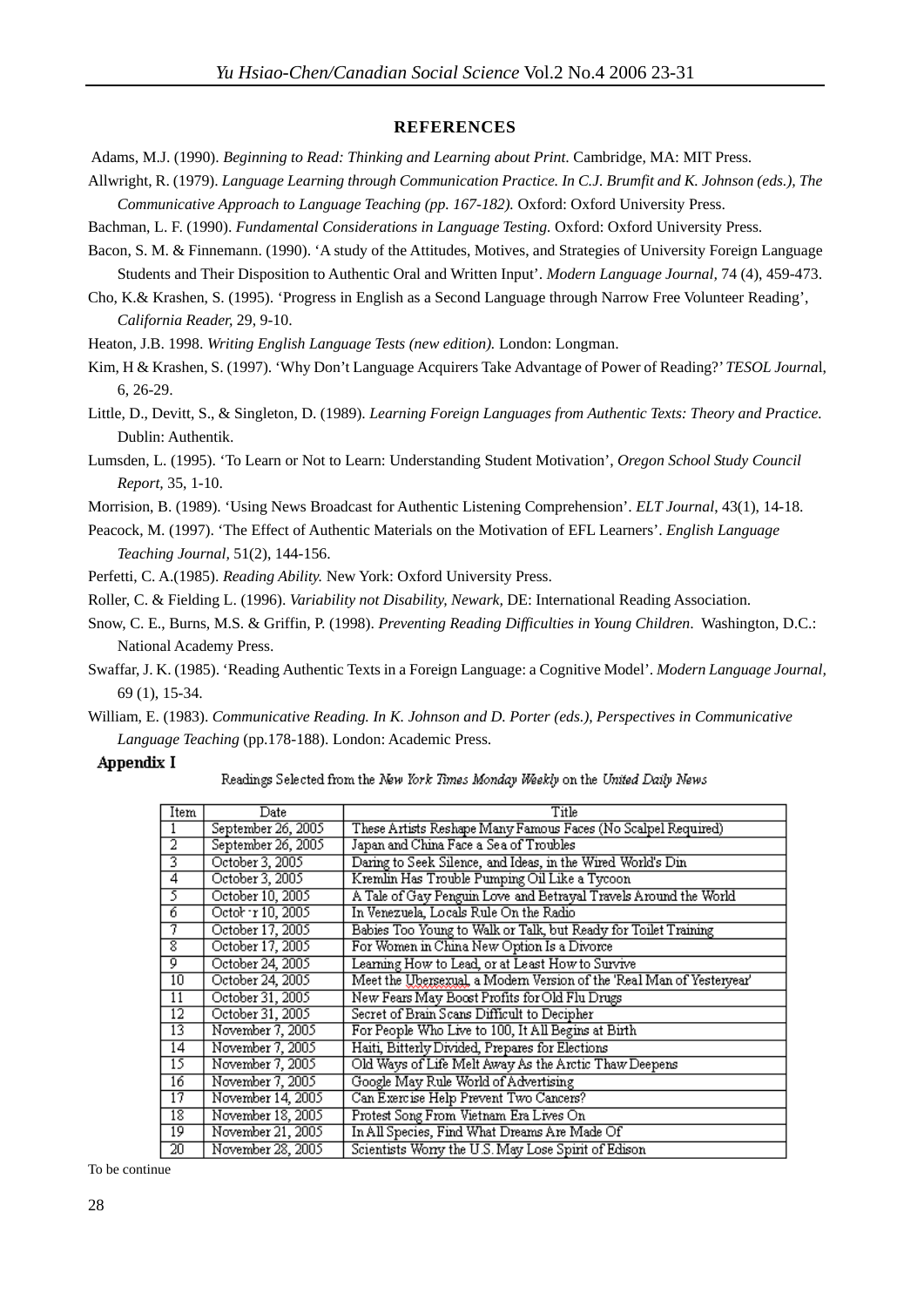Continued

| November 28, 2005<br>Eager to Strengthen Link With China, Brazil Accelerates Development<br>21<br>$\overline{22}$<br>December 5, 2005<br>3, 2 and 1: It's Your Brain Undergoing Hypnosis<br>$\overline{23}$<br>December 5, 2005<br>La Vita Is Dolce, but a Scooter Driver Needs Directions<br>$\overline{24}$<br>December 12, 2005<br>Can Nuclear Power Become Just Another Business?<br>25<br>December 12, 2005<br>Stress and Cancer: No Proven Connection |  |
|-------------------------------------------------------------------------------------------------------------------------------------------------------------------------------------------------------------------------------------------------------------------------------------------------------------------------------------------------------------------------------------------------------------------------------------------------------------|--|
|                                                                                                                                                                                                                                                                                                                                                                                                                                                             |  |
|                                                                                                                                                                                                                                                                                                                                                                                                                                                             |  |
|                                                                                                                                                                                                                                                                                                                                                                                                                                                             |  |
|                                                                                                                                                                                                                                                                                                                                                                                                                                                             |  |
| $\overline{26}$<br>December 19, 2005<br>U.S. Military Wages An Information War                                                                                                                                                                                                                                                                                                                                                                              |  |
| $\overline{27}$<br>December 19, 2005<br>Mapmakers and Mythmakers in Russia's Oil Field                                                                                                                                                                                                                                                                                                                                                                      |  |
| $28-1$<br>December 26, 2005<br>Com Everywhere, and Subsidies to Match                                                                                                                                                                                                                                                                                                                                                                                       |  |
| $\overline{28-2}$<br>Journalists as Hollywood's Favorite Bad Guys<br>December 26, 2005                                                                                                                                                                                                                                                                                                                                                                      |  |
| $\overline{29}$<br>Japan Wants Its Villages, Just Not Quite So Many<br>December 26, 2005                                                                                                                                                                                                                                                                                                                                                                    |  |
| $\overline{30}$<br>January 2, 2006<br>Before You Buy a Ticket, Try Buying The DVD                                                                                                                                                                                                                                                                                                                                                                           |  |
| $\overline{31}$<br>January 2, 2006<br>An Egyptian Mystery In a Timeless Embrace                                                                                                                                                                                                                                                                                                                                                                             |  |
| $\overline{32}$<br>In Russia, Pollution Is Good for Business<br>January 9, 2006                                                                                                                                                                                                                                                                                                                                                                             |  |
| $\overline{33}$<br>January 9, 2006<br>Art Out of Anything: Rauschenberg in Retrospect                                                                                                                                                                                                                                                                                                                                                                       |  |
| $\overline{34}$<br>January 16, 2006<br>The Hidden Cost of Shark Fin Soup: Its Source Is Becoming Hard to Find                                                                                                                                                                                                                                                                                                                                               |  |
| 35<br>January 16, 2006<br>Medical Tests Added To the Spa Regime                                                                                                                                                                                                                                                                                                                                                                                             |  |
| $\overline{36}$<br>Trains, and Markets for Them, Accelerate Around the World<br>January 16, 2006                                                                                                                                                                                                                                                                                                                                                            |  |
| 37<br>January 23, 2006<br>Music Distributors Seek Life Beyond the Huge Hit Song                                                                                                                                                                                                                                                                                                                                                                             |  |
| $\overline{38}$<br>January 23, 2006<br>Why a Smart Film Won't Be 'Best' Film                                                                                                                                                                                                                                                                                                                                                                                |  |
| $\overline{39}$<br>January 23, 2006<br>An Enemy of the Enemy Can Turn Out to Be a Friend                                                                                                                                                                                                                                                                                                                                                                    |  |
| 40<br>February 6, 2006<br>Finding Geometry's Intuitions in the Jungle                                                                                                                                                                                                                                                                                                                                                                                       |  |
| $\overline{41}$<br>Iran's Leader Finds Strength In Old Defiance<br>February 6, 2006                                                                                                                                                                                                                                                                                                                                                                         |  |
| $\overline{42}$<br>February 13, 2006<br>Asia's Pop Ambassador Seeks a New Stage                                                                                                                                                                                                                                                                                                                                                                             |  |
| 43<br>Even China's Billionaires Can't Always Buy Love<br>February 13, 2006                                                                                                                                                                                                                                                                                                                                                                                  |  |
| $\overline{44}$<br>February 13, 2006<br>Even China's Billionaires Can't Always Buy Love                                                                                                                                                                                                                                                                                                                                                                     |  |
| 45<br>February 20, 2006<br>In Iranian Eyes, The Guilty Party Is Always British                                                                                                                                                                                                                                                                                                                                                                              |  |
| 46<br>February 20, 2006<br>The Final Frontier: Making a Profit From Space                                                                                                                                                                                                                                                                                                                                                                                   |  |
| 47<br>February 27, 2006<br>The Racial Divide, In Black and White                                                                                                                                                                                                                                                                                                                                                                                            |  |
| 48<br>February 27, 2006<br>A Face-lift or Wrinkle Reduction Might Be a Good Career Move                                                                                                                                                                                                                                                                                                                                                                     |  |
| 49<br>March 6, 2006<br>Discovering the Breadth Of Islam Through Its Art                                                                                                                                                                                                                                                                                                                                                                                     |  |
| 50<br>March 6, 2006<br>A Mystery On Ice: We Slide, But Why?                                                                                                                                                                                                                                                                                                                                                                                                 |  |
| 51<br>From the Silk Road to the Superhighway, All Coins Lead to China<br>March 13, 2006                                                                                                                                                                                                                                                                                                                                                                     |  |
| 52<br>Rise in Price of Noodles Stirs a Furor<br>March 13, 2006                                                                                                                                                                                                                                                                                                                                                                                              |  |
| 53<br>March 20, 2006<br>Illegal Immigrants Find Safe Harbor at Job                                                                                                                                                                                                                                                                                                                                                                                          |  |
| 54<br>After an \$8,000 Garage Makeover, There's Even Room to Park the Car<br>March 20, 2006                                                                                                                                                                                                                                                                                                                                                                 |  |
| 55<br>March 27, 2006<br>Where the Stork Delivers Babies and Prime Parking                                                                                                                                                                                                                                                                                                                                                                                   |  |
| 56<br>Dreams of Conquering Diseases While Working to Simply Control Them<br>March 27, 2006                                                                                                                                                                                                                                                                                                                                                                  |  |
| 57<br>April 3, 2006<br>A School of Magic Creates Hope Out of Thin Air                                                                                                                                                                                                                                                                                                                                                                                       |  |
| 58<br>April 3, 2006<br>Al Jazeera Makes a Big Bet, in English                                                                                                                                                                                                                                                                                                                                                                                               |  |
| 59<br>The Container That Changed the World<br>April 10, 2006                                                                                                                                                                                                                                                                                                                                                                                                |  |
| 60<br>Want One of Those Cool Chinese Tattoos Better Call the Translator<br>April 10, 2006                                                                                                                                                                                                                                                                                                                                                                   |  |
| April 17, 2006<br>Let's Use the Fancy Pletes, the President Is Visiting<br>61                                                                                                                                                                                                                                                                                                                                                                               |  |
| $\overline{62}$<br>April 17, 2006<br>Competing When Rivals Disdain Profit                                                                                                                                                                                                                                                                                                                                                                                   |  |
| 63<br>April 24, 2006<br>3 Deaths Show Disparity in Value of Life in China                                                                                                                                                                                                                                                                                                                                                                                   |  |
| $\overline{64}$<br>italy Likes to Relax. Is That So Wrong<br>April 24, 2006                                                                                                                                                                                                                                                                                                                                                                                 |  |
| 65<br>For Books and Movies, A Prized New York Prop<br>May 1, 2006                                                                                                                                                                                                                                                                                                                                                                                           |  |
| 66<br>May 1, 2006<br>Two Old Masters, One Conversation Full of Surprises                                                                                                                                                                                                                                                                                                                                                                                    |  |
| 67<br>May 8, 2006<br>A Cajun Craftsman Preserves the Hallowed Ping of History                                                                                                                                                                                                                                                                                                                                                                               |  |
| $\overline{68}$<br>May 8, 2006<br>Read All About It In Your Electronic Paper                                                                                                                                                                                                                                                                                                                                                                                |  |

#### **Appendix II** Students' Topics for Oral Presentation

| Item            | Topics                                      |
|-----------------|---------------------------------------------|
| $\vert$ 1       | Death Gratuity                              |
| $\frac{2}{3}$   | The Ethics Issue                            |
|                 | Put Your John Hancock on It                 |
| $\overline{14}$ | Famous Last Words                           |
| 序               | The Haves and the Have Nots                 |
| 下6              | Gatecrasher or Party Crasher                |
| $\Box$          | Satisfaction Guaranteed, or Your Money Back |
| ষি              | Road Rage                                   |
| 冋               | Behemoth and Leviathan                      |

To be continue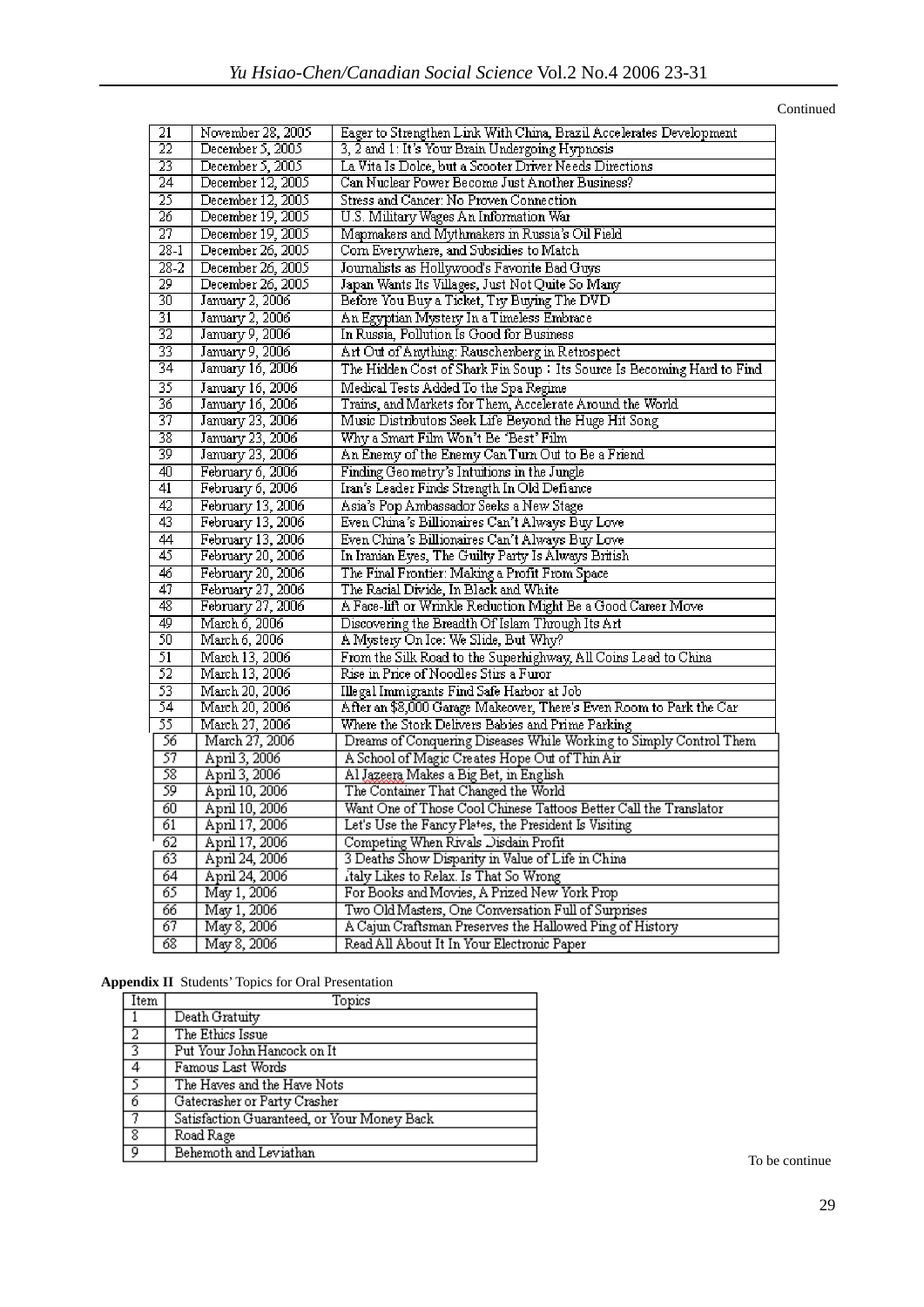**Continued** 

| 10              | The Great Communicator           |
|-----------------|----------------------------------|
| $\overline{11}$ | Loose Lips Sink Ships            |
| $\overline{12}$ | Separation of Church and State   |
| 13              | Deep Throat & the Whistle Blower |
| $\overline{14}$ | Cut and Run-                     |
| 15              | Fortune Cookie Hits the Jackpot  |
| $\overline{16}$ | A Kiss-up, Kiss-down Kind of Guy |
| 17              | To Err is Human                  |
| 18              | Name Recognition                 |
| $\overline{19}$ | Survival of the Fittest          |
| $\overline{20}$ | Body Language                    |
| $\overline{21}$ | The Jury is Still Out            |
| $\overline{22}$ | A Gay Genius                     |
| $\overline{23}$ | <b>Strange Bedfellows</b>        |
| 24              | Gay or Same Sex Marriage         |
| 25              | Four-Letter Words                |
| $\overline{26}$ | It's a Done Deal                 |
| $\overline{27}$ | Boldface Name                    |
| $\overline{28}$ | Tie the Knot                     |
| 29              | Drive A Hard Bargain             |
| 30              | The Ivy Curtain                  |
| $\overline{31}$ | Cold Feet or Chicken Out         |
| $\overline{32}$ | Period                           |
| 33              | Legacy Admission                 |
| $\overline{34}$ | A Pariah State                   |
| 35              | Pony Up and Party On             |
| $\overline{36}$ | The Professional Line-Stander    |
| 37              | Independence vs. Secession       |
| $\overline{38}$ | Full Disclosure or Full Money    |
| $\overline{39}$ | When the Clips Are Down          |
| 40              | Spam and Spammer                 |

**Appendix III** Students' Achievement Scores

| $\sim$<br>Classes & Item | Fall mid-term | Fall final       | Spring mid-term | $\sim$<br>Spring final | Oral  |
|--------------------------|---------------|------------------|-----------------|------------------------|-------|
|                          | 70.65         |                  | U I .J          | 64.25                  | 74.3  |
|                          | 60.57         | 75.25<br>ر ے . ر | U I .J          | 7205<br>2.OJ           | 71.85 |

**Appendix IV** Questionnaire Results

Q1 I read material in the *New York Times* more than once if I don't understand it the first time.

| 5%<br>$\sim$ $-$<br>2.5%<br>20%<br>.0%<br>62.5%<br>.01<br>-<br>ັ | Agree<br>strongly | $\triangle$ agree | `<br>⇁<br>Exactly<br>Not. | Jisagree | $\sim$<br>Disagree<br>strong' | M<br>171. | SD |
|------------------------------------------------------------------|-------------------|-------------------|---------------------------|----------|-------------------------------|-----------|----|
|                                                                  |                   |                   |                           |          |                               |           |    |

Q2 I try to pick out the most important points as I read.

| $\sim$<br>strongly<br>Agree | Agree | $\mathbf{r}$<br>Not<br>Exactiv | $\overline{ }$<br>Disagree | $\sim$<br><b>Strongly</b><br>Jisagree<br>້ | M.                        | ື          |
|-----------------------------|-------|--------------------------------|----------------------------|--------------------------------------------|---------------------------|------------|
| 0%                          | 2.5%  | 37%                            | 45%                        | 5%<br>⊥৺                                   | $\overline{ }$<br>ے ر. ر. | $- -$<br>. |
| $\sim$ $\sim$               |       |                                |                            |                                            |                           |            |

Q3 I survey new reading assignments.

| $\sim$<br>eree<br>' strongly | Agree                       | $\overline{\phantom{0}}$<br>`<br>Not<br>Exactly | $\overline{ }$<br>$q_{\alpha}$<br>Lisay | strongly<br>Disagree | M.            | $\alpha$ rn<br>باد |
|------------------------------|-----------------------------|-------------------------------------------------|-----------------------------------------|----------------------|---------------|--------------------|
| 2.5%                         | $\overline{ }$<br>5%<br>. . | 52.5%                                           | 25%                                     | 2.5%                 | $\sim$<br>J.V | $\pi$              |
| $\bullet$                    |                             |                                                 |                                         |                      |               |                    |

Q4 I recite facts to learn them.

| $\overline{\phantom{a}}$<br>Agree<br>strongly | Agree | Exactly<br>Not | -<br>Jisagree | Disagree<br>Strong'<br>IV. | -<br>М. | $\sim$ $\sim$<br>ىرى |
|-----------------------------------------------|-------|----------------|---------------|----------------------------|---------|----------------------|
| 0%                                            | 27.5% | 45%            | 25%           | 2.5%                       | 3.02    | $^{\circ}$<br>.ou    |
|                                               |       | -<br>--        |               |                            |         |                      |

Q5 I review for a test more than one day before it is given.

| strongly<br>Agree | Agree     | $\blacksquare$<br>Not<br>Exactly | -<br>Jisagree        | Strongly<br><b>Jisagree</b> | M.           | $\sim$ $\sim$<br>ىلە |
|-------------------|-----------|----------------------------------|----------------------|-----------------------------|--------------|----------------------|
| 0%                | 25%<br>رے | 30%                              | $\sim$<br>.5%<br>ر گ | $\overline{ }$<br>1.5%      | $\sim$<br>ັ້ | ∩ء<br>LU.I           |
|                   |           |                                  |                      |                             |              |                      |

Q6 I concentrate when I try to study.

| strongly<br>Agree | Agree | $\overline{\phantom{0}}$<br>Not<br>Exactiv | $\sim$<br><b>Disagree</b> | $\mathbf{r}$<br>Strongly<br>Disagree | N<br>171.   | ىرى |
|-------------------|-------|--------------------------------------------|---------------------------|--------------------------------------|-------------|-----|
| 2.5%              | 2.5%  | $\angle 2.5\%$                             | 55%                       | 5%<br>.                              | റ റ<br>3.OZ | .84 |

Q7 I get all of my homework done.

| strongly<br>vgree | Agree | $\cdot$<br>∽<br>Not<br>. Exactiv | isagree<br>Alsay : | $\sim$<br>strongly<br>hsagree | M.   | $\sim$ $\sim$<br>ىرى |
|-------------------|-------|----------------------------------|--------------------|-------------------------------|------|----------------------|
| 0%                | 2.5%  | 25%                              | $21\%$             | 8%                            | 3.90 | -<br>. ت             |